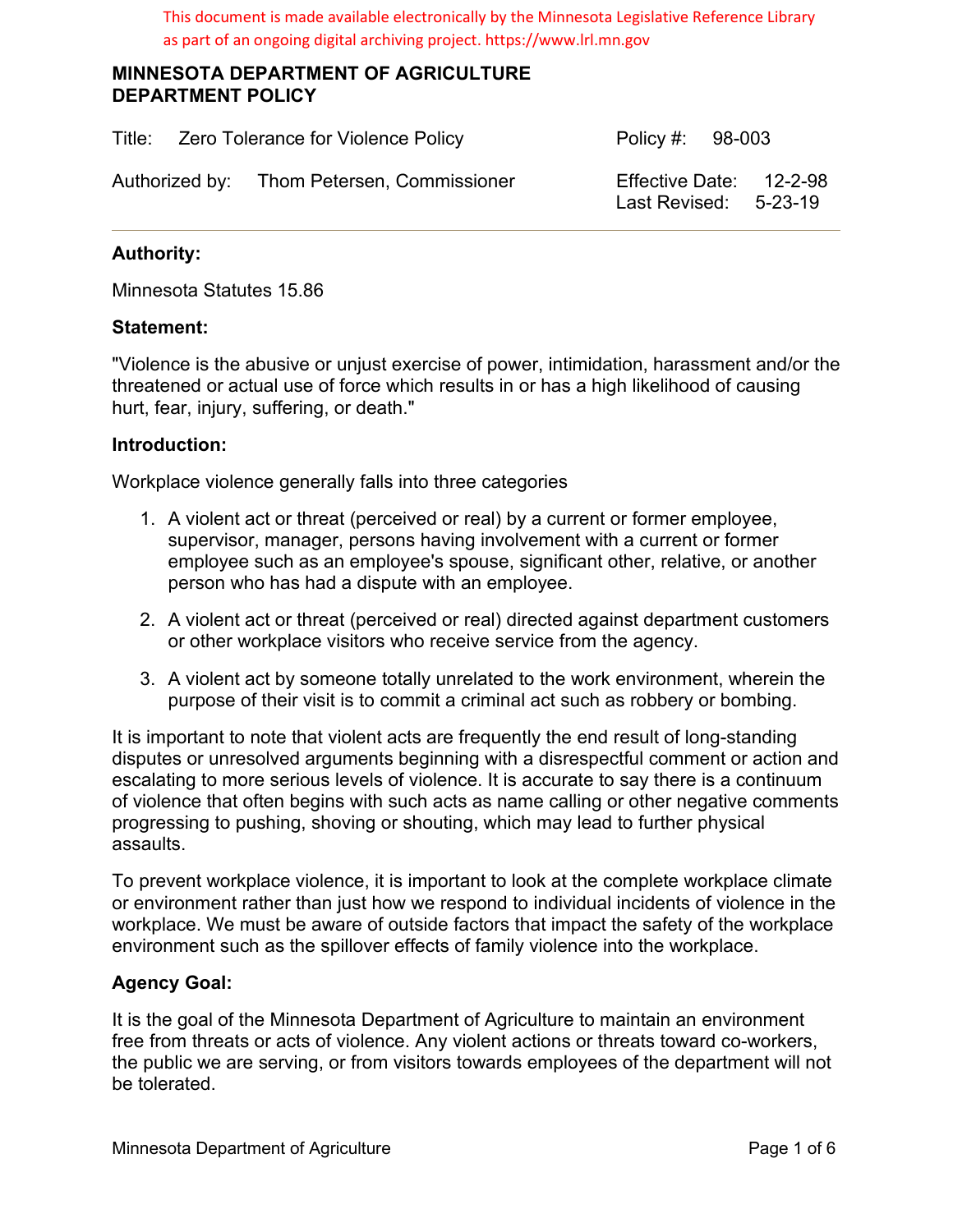# **Policy:**

Each employee of the Minnesota Department of Agriculture is entitled to a workplace free from violent threats or acts and in turn will be responsible for maintaining a violence-free environment. A violence-free worksite will be maintained through the use of open communications, employee training and information, and when necessary, the enforcement of rules through disciplinary action.

The department will actively work to prevent and eliminate acts of work-related violence.

The department will clarify and enforce expectations regarding behaviors for employees and visitors.

The department will respond promptly, positively, and aggressively to deal with threats or acts of violence. This response may include involvement of law enforcement agencies, when appropriate.

The department prohibits possession of firearms and other dangerous weapons in the workplace or while on agency business (Appendix A).

All incidents of work-related threats or acts of violence will be treated seriously by the department. Reports of all such acts will be promptly investigated, and management will take action, as necessary, to appropriately address each incident.

The department will take disciplinary action against employees who are involved in the commission of work-related threats or acts of violence, up to and including discharge from State employment.

The department will support criminal prosecution of those who threaten or commit workrelated violence against its employees or visitors to its workplaces.

The department shall provide periodic violence prevention information and training for management and staff. The training will cover the Zero Tolerance for Violence Policy and each employee's role in maintaining a safe work environment.

The department will clearly communicate the employee's role in maintaining violencefree worksites and respectful attitudes.

Pursuant to Minnesota Statute 15.86, this policy does not create any civil liability on the part of the State of Minnesota.

## **Prevention:**

The department will work to prevent (perceived or real) acts of violence by employees, customers, or visitors using the following methods.

## *Education/Training*

The department will provide training for management and staff through periodic department seminars, divisional meetings, and information distribution. Government and private resources may be used such as the State Employee Assistance Program and MMB.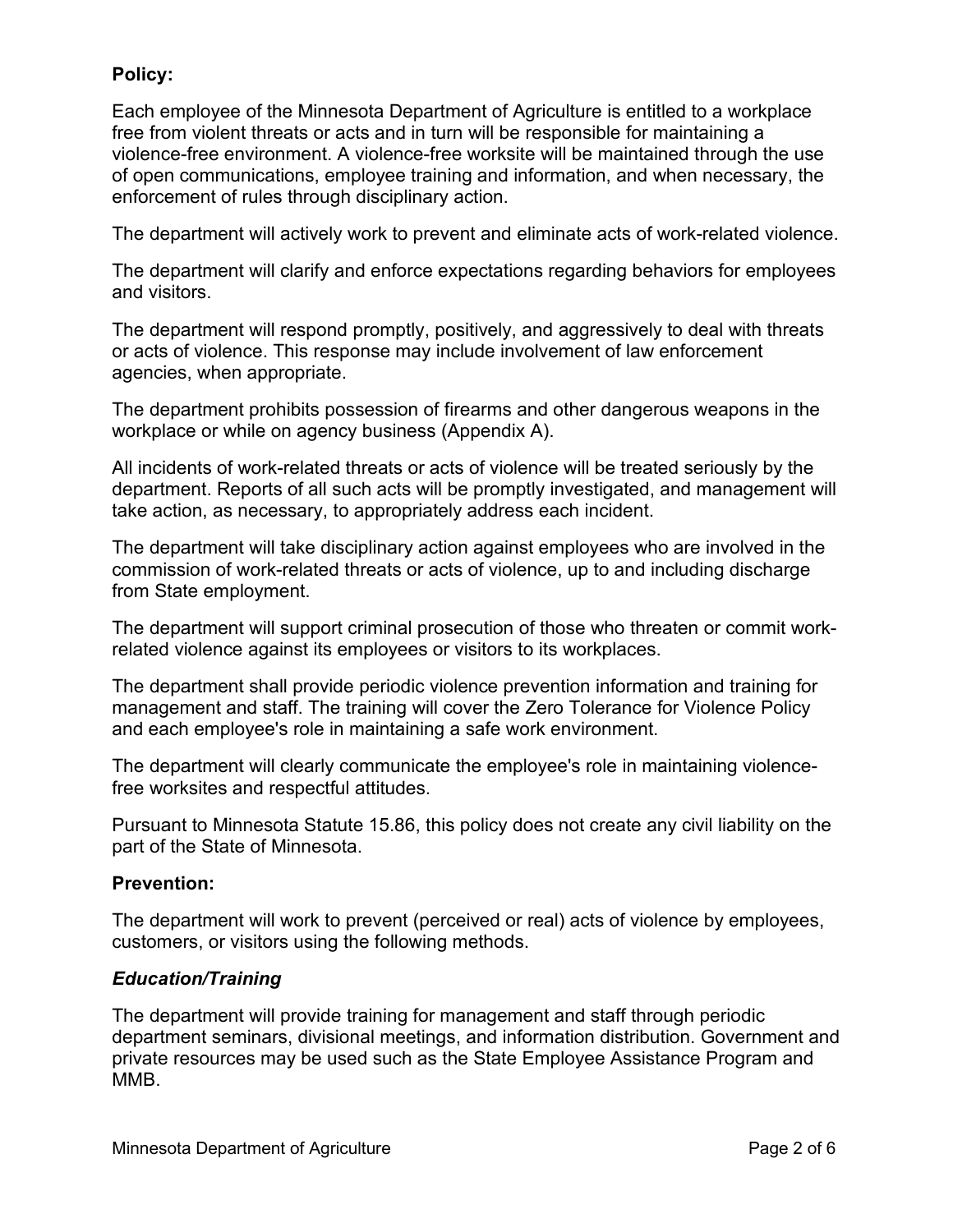# *Building Security Measures*

The Freeman Building, Lab and surrounding property is protected by video recording cameras capable of recording activities in the parking ramps, building entrances, and various high security areas within the buildings.

The Building Security Policy requires key cards for access to the Freeman and Lab Buildings 24 hours per day.

The Department Security Policy requires that all full and part-time employees of the Minnesota Department of Agriculture (MDA) will wear photo identification badges which are displayed in a visible manner during and after regular building hours when at the Freeman and Lab Buildings.

The Department Security Policy also sets hours of use by employees, visitor registration, identification, and access.

Capitol Security will be used as on-site security when necessary.

## *Discipline*

Necessary discipline for employee actions subject to this policy shall be determined by the department's appointing authority and by procedures agreed upon in the appropriate union contract.

## *Code of Conduct*

Employees and visitors are expected to treat all persons with respect and dignity.

Behaviors such as shouting, name calling, swearing or other obscene language, throwing things, pushing, making threats, stalking, hitting, "making fun" of other people, slapping, grabbing, pinching, inappropriate touching, bullying, intimidation, harassment, unjust exercise of power, hazing, obscene gestures, negative racial or sexual comments, rape, assault, acts of "hate," fighting, "heated arguments," or carrying weapons, etc., are not appropriate in the workplace and will not be tolerated by the department employees or members of the public.

Discrimination or harassment, either verbal or physical, against any employee, applicant for employment, or members of the public because of age, race, color, creed or religion, veteran status, sex, disability, marital status, sexual preference, public assistance status, civil service status, national origin/ancestry, or political opinions or affiliations will not be tolerated by the department.

Any behavior not listed above deemed inappropriate by the commissioner of Agriculture and falling under the previous stated definition of violence shall not be tolerated (M.S. 15.86).

Verbal assault, threat of physical assault, and physical assault against inspectors or other employees on field assignments shall be addressed through the Department of Agriculture Policy on Verbal and Physical Assault of State Agriculture Inspectors (Addendum to 98-003).

## **Responsibilities:**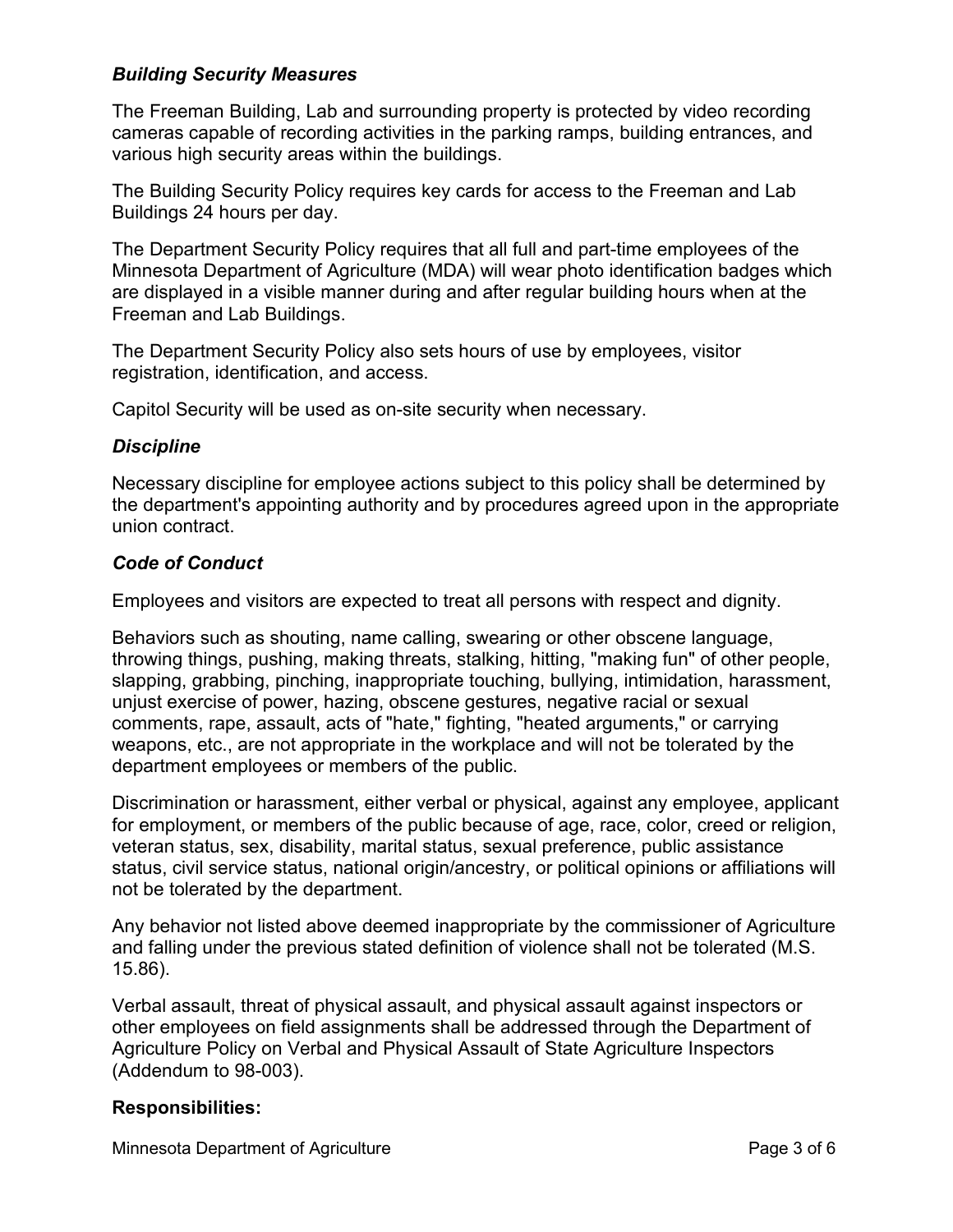## *Commissioner*

Establish and maintain a program which seeks to eliminate violence within the Department of Agriculture.

# *Capitol Security*

Capitol Security will respond to situations that violate this policy.

#### *Managers*

All employees shall conduct themselves in accordance with this policy.

#### *Supervisors*

All employees shall conduct themselves in accordance with this policy.

## *All Employees*

All employees shall conduct themselves in accordance with this policy.

#### **Implementation:**

The promotion of a violence-free workplace will be accomplished using the following methods:

The Zero Tolerance for Violence Policy will be posted on the MDA Employee Uddernet and divisions will be responsible for distributing copies of the policy to out-state offices for posting.

Division directors will discuss the policy with staff during division meetings.

Violence prevention information and other resources will be made available through the Human Resources Office.

#### **Response:**

## **Physical Assault at the Freeman or Lab Building**

At the occurrence of a violent physical incident or assault at the Freeman or Lab Building, employees are to immediately leave the scene if able and relocate to a safe location. Once at the safe location, call 911 ASAP, report the incident and location, and request Police response as well as any necessary emergency medical aid (ambulance, etc.). Any injured persons shall travel by ambulance or report directly to an Emergency Room or clinic without delay if any medical attention is required. Contact the MDA Safety Administrator or member of the Human Resources Division to initiate the Injury Reporting Process.

Capitol Security officers will also be notified immediately of the incident through the E-911 notification system whenever 911 is dialed from a Freeman or Lab building landline. If able, employees involved in the incident should also notify Capitol Security directly at the front desk or by calling their dispatch number at 651 296-2100. The Freeman front desk receptionist will provide arriving Police and back-up Capitol Security Officers from other buildings with directions to the incident location.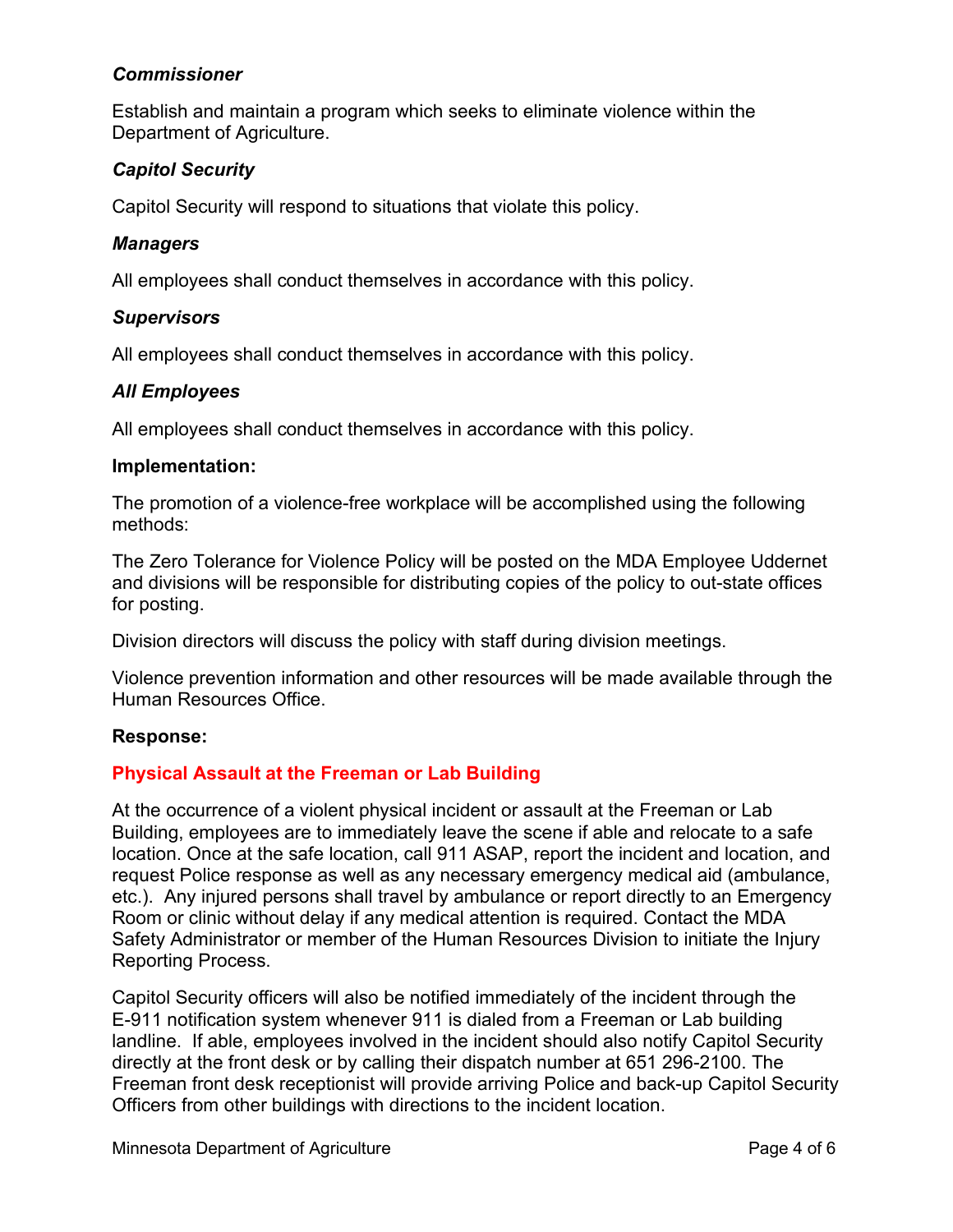The responding Capitol Security Officers will perform the following functions as necessary:

- coordinate situational assessments and evaluations;
- assist with attempts to de-escalate/properly manage potentially violent situations, when possible to do so;
- facilitate and coordinate response actions of appropriate resources, both internal and external; and
- ensure that appropriate follow-up action is taken which may include some or all of the following steps depending on the nature of the incident; threat assessment, investigation, victim assistance, preventative, and/or corrective actions.

# **Threat of Violence at the Freeman or Lab Building**

Immediately after the occurrence of a threat of physical violence at the Freeman or Lab Building (either through direct person-to-person verbal contact, in writing/email, or over the phone) the employee directly involved with the incident is to immediately report it directly to the Capitol Security Switchboard at 651 296-2100.

Capitol Security will take a report of the incident, call Law Enforcement if necessary, and dispatch the nearest Capitol Security Officer(s) to the scene if the incident occurred on location and is still in progress.

The responding Capitol Security Officers will perform the following functions as necessary:

- coordinate situational assessments and evaluations;
- assist with attempts to de-escalate/properly manage potentially violent situations, when possible to do so;
- facilitate and coordinate response actions of appropriate resources, both internal and external; and
- ensure that appropriate follow-up action is taken which may include some or all of the following steps depending on the nature of the incident; threat assessment, investigation, victim assistance, preventative, and/or corrective actions.

Any MDA employees involved with our in witness to either a physical assault or threat of violence must notify their immediate supervisor ASAP after the incident and complete an Incident Report form located on the MDA Employee Uddernet.

**NOTE:** For response steps to take after a physical assault or threat of violence that does **Not occur at Freeman or Lab building** (for example: field site, out-state office, public establishment, etc.) please refer to the *Verbal and Physical Assault of State Agriculture Inspectors Policy* located on the MDA Employee Uddernet.